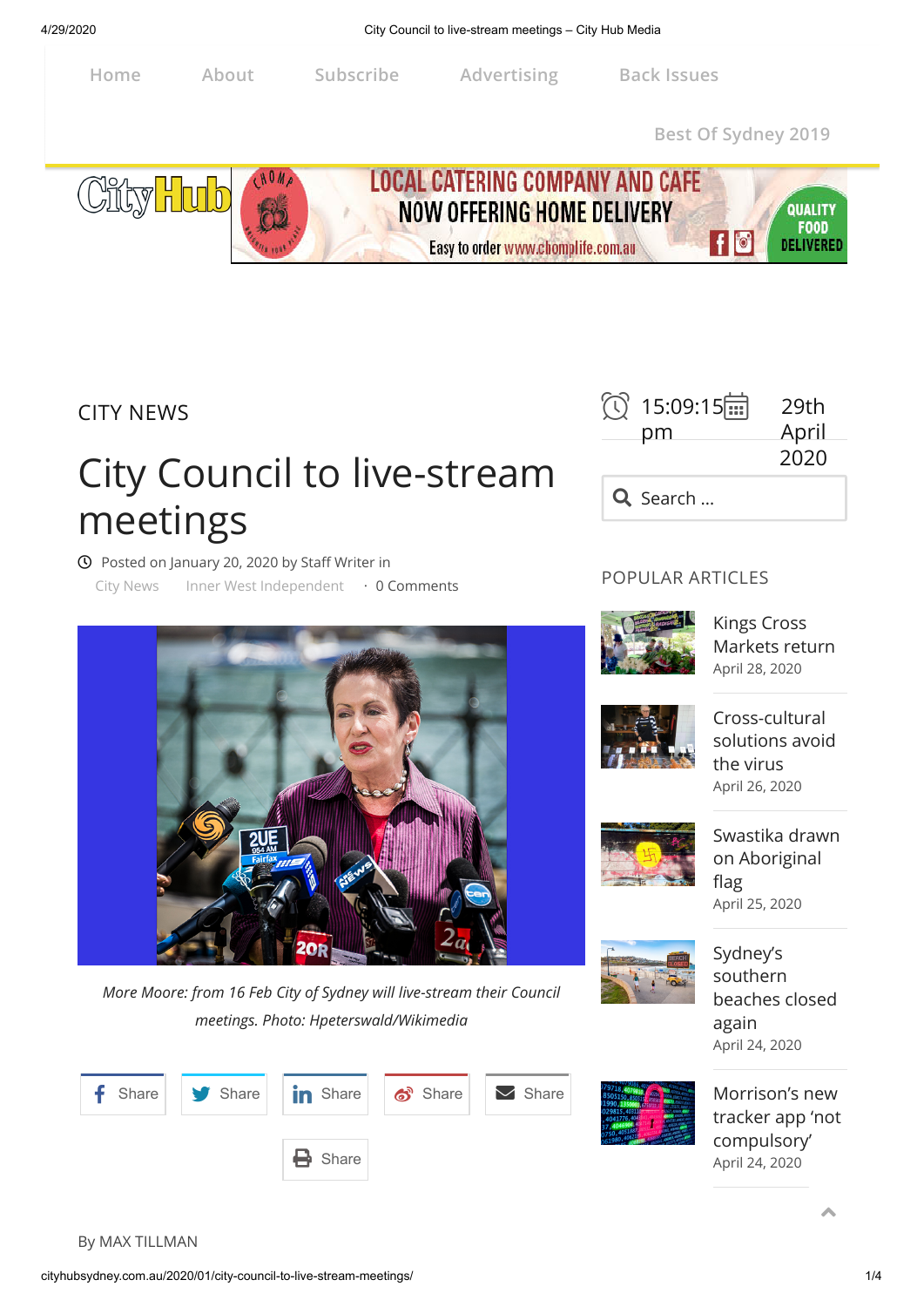$\mathbf{F}_{\mathbf{e}}$  end that has seen ind[ependent and liberal](http://cityhubsydney.com.au/advertising-with-city-hub-media/) seen independent and liberal seen independent and liberal seen in **Home About Subscribe Advertising** 

**Back Issues** 

**Best Of Sydney 2019**

## "The Committee meetings will be streamed on 10 February, followed by

Council meetings the week after," a spokesperson for The City of Sydney Council said. "The meetings will be streamed live with archived copies available on the website afterward."

[Prescribed in December of 2018, the NSW Government's Model Code of](https://www.olg.nsw.gov.au/content/model-code-meeting-practice-local-councils-nsw) Meeting Practise required all local councils to begin live-streaming meetings "of which all members are councillors from December 2019."

According to a spokesperson for The City of Sydney, the council's last meeting of 2019 fell before the State Governments deadline, meaning constituents would have to wait until February of this year for a livefeed of council business.

"Our final council meeting in 2019 was held on 9 December, and our equipment installed later that week so we are yet to stream a meeting. It was installed prior to the State Government's deadline of 14 December 2019 and will be used for the first meetings of 2020."

#### **A Town Hall Divided**

While many councils across the state had already begun broadcasting their assemblies long before the State Government's 14 Dec deadline – including neighbouring Inner West Council that has been live-streaming meetings since 2016 – the City of Sydney has remained a house divided.

Independent Councilor Angela Vithoulkas has long advocated for the introduction of live-streaming, yet her appeals were consistently met with a simple question by opposing councillors – why bother?

"That's not good enough, because even if one person only tuned into the live streaming, many more will have access to the council meeting after the live date," Cr Vithoulkas said. "It is becoming more and more important for people to at least have one level of government in which there is full transparency as to what is going on."

## **Lights, Camera, Faction**

While the State Government's Model Code of Practise has made livestreaming mandatory, the issue of full transparency to the public was not a new subject by any means.

Enter Your Email Addr

Subscribe

## POPULAR TAGS

| alec smart alex greenwich |
|---------------------------|
| angela vithoulkas balmain |
| bar bar fly               |
| best of sydney bondi      |
| Carriageworks CD Review   |
| city of sydney            |
| city of sydney council    |
| clover moore cocktails    |
| Comedy darcy byrne        |
| Film food news            |
| gladys berejiklian Greens |
| Inner West Council        |
| jamie parker jenny leong  |
| John Moyle Kings Cross    |
| leichhardt council        |
| linda scott Marrickville  |
| movie review Music        |
| Naked City Newtown        |
| NSW government<br>opinion |
| review<br>Sally Betts     |